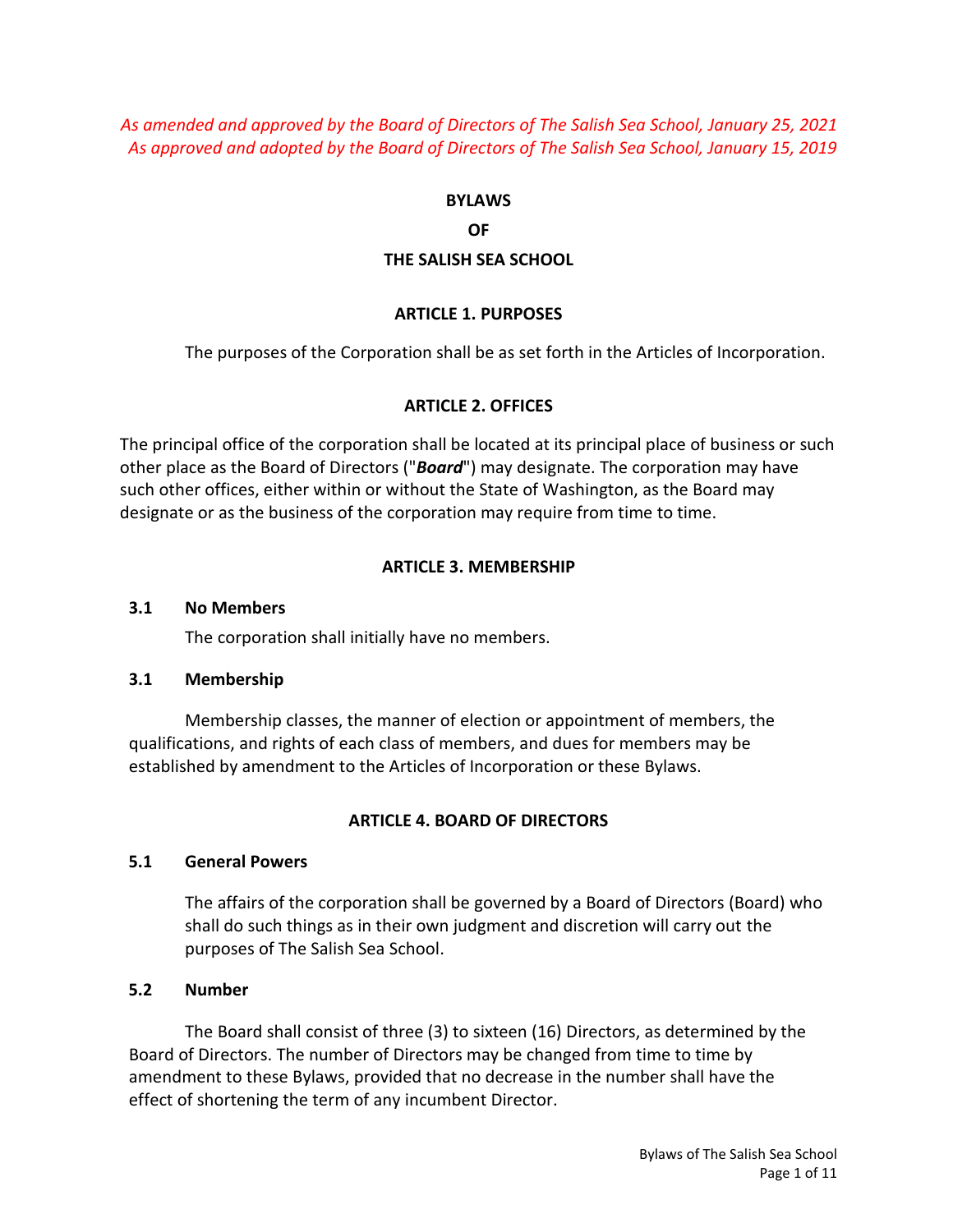# **5.3 Qualifications**

Directors shall be passionate about developing experiential programs in marine conservation ecology and include the involvement of youth students. Directors are accountable to the mission of The Salish Sea School and owe duties of loyalty and care to the organization.

# **5.4 Election of Directors**

The initial Directors shall be those persons named in the Articles of Incorporation. At the appropriate annual meeting of members where the elections of new directors shall occur, directors shall be elected by the majority vote of the Board. Directors shall be elected by and subject to removal, with or without cause, by the Board. .

# **5.5 Term of Office**

Directors shall serve three-year terms, absent resignation, or removal in accordance with these Bylaws. Beginning with Directors appointed for a three-year term effective January 1, 2021, Directors shall not serve more than two (2) consecutive three-year terms without at least a two-year break in service. Director terms shall be staggered with a goal of having a balanced number of Directors appointed in each year, taking into account the ability to increase and decrease the size of the Board. The Immediate Past President shall serve as ex officio (without vote).

# **5.6 Regular Meetings**

Regular meetings of the Board of Directors shall be held at the discretion of the Board of Directors. Such meetings will be held at the place that the Board of Directors may designate (including video conference meetings). All notices of regular meetings of the Board of Directors shall set forth the place, date, and time of the meeting.

# **5.7 Special Meetings**

Special meetings of the Board may be called by the President of the Board on five (5) days' notice to each Director, such notice to be made either personally, telephonically, or electronically; special meetings may be called in like manner and on like notice on the written request of at least three Directors. All notices of special meetings of the Board of Directors shall set forth the place (including video conference), date, time, and purpose of the meeting.

# **5.8 Meetings by Telephone**

Members of the Board or any committee designated by the Board may participate in a meeting of such Board or committee by means of a conference telephone or similar communications equipment by means of which all persons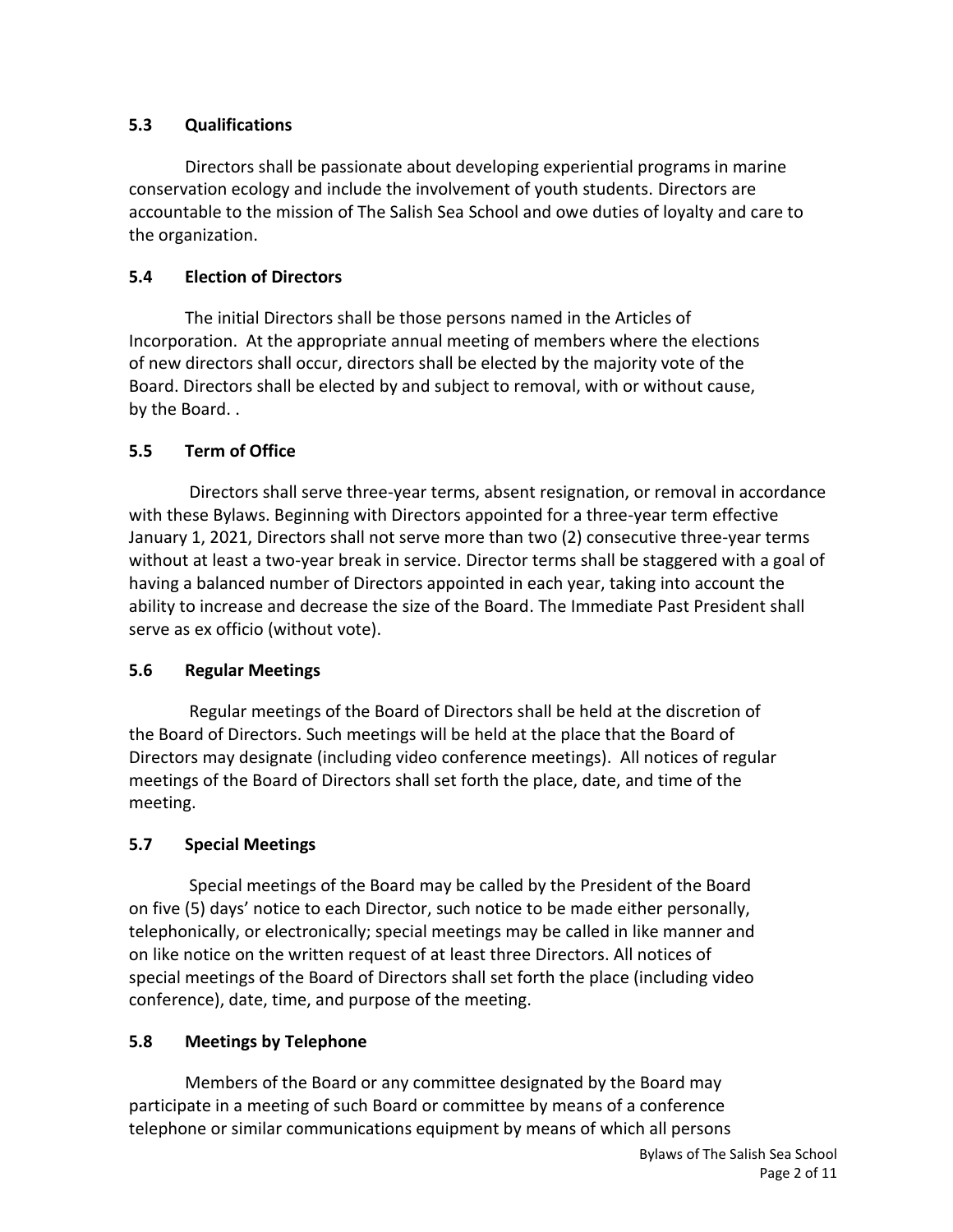participating in the meeting can hear each other at the same time. Participation by such means shall constitute presence in person at a meeting.

# **5.9 Place of Meetings**

All meetings shall be held at the principal office of the corporation or at such other place within or without the State of Washington designated by the Board, by any persons entitled to call a meeting or by a waiver of notice signed by all Directors.

# **5.10 Notice of Special Meetings**

# **5.10.1 In Writing**

Notices in writing may be delivered or mailed to the Director at his or her address shown on the records of the corporation not less than 10 days before the meeting. If notice is delivered via regular mail, the notice shall be deemed effective when deposited in the official government mail properly addressed with postage thereon prepaid. Neither the business to be transacted at nor the purpose of any special meeting need be specified in the notice of a special meeting.

# **5.10.2 Personal Communication**

Notice may be by personal communication with the Director not less than 10 days before the meeting.

# **5.10.3 Electronic Transmission**

Notices may be provided in an electronic transmission and be electronically transmitted not less than 10 days before the meeting. Notice in an electronic transmission is effective only with respect to those Directors that have consented, in the form of a record, to receive electronically transmitted notices and designated in such consent the address, location or system to which these notices may be electronically transmitted. A Director who has consented to receipt of electronically transmitted notices may revoke the consent by delivering a revocation to the corporation in the form of a record. Furthermore, the consent is automatically revoked if the corporation is unable to electronically transmit two consecutive notices given by the corporation, and this inability becomes known to the person responsible for giving notice. Notice provided in an electronic transmission is effective when it is electronically transmitted to an address, location or system designated by the recipient for that purpose.

# **5.10.4 Posting Electronic Notice**

Notice may be provided to Directors who have consented to receipt of electronically transmitted notices by posting the notice on an electronic network and delivering to such Directors a separate record of the posting, together with comprehensible instructions regarding how to obtain access to the posting on the electronic network not less than 10 days before the meeting. Notice is effective when it has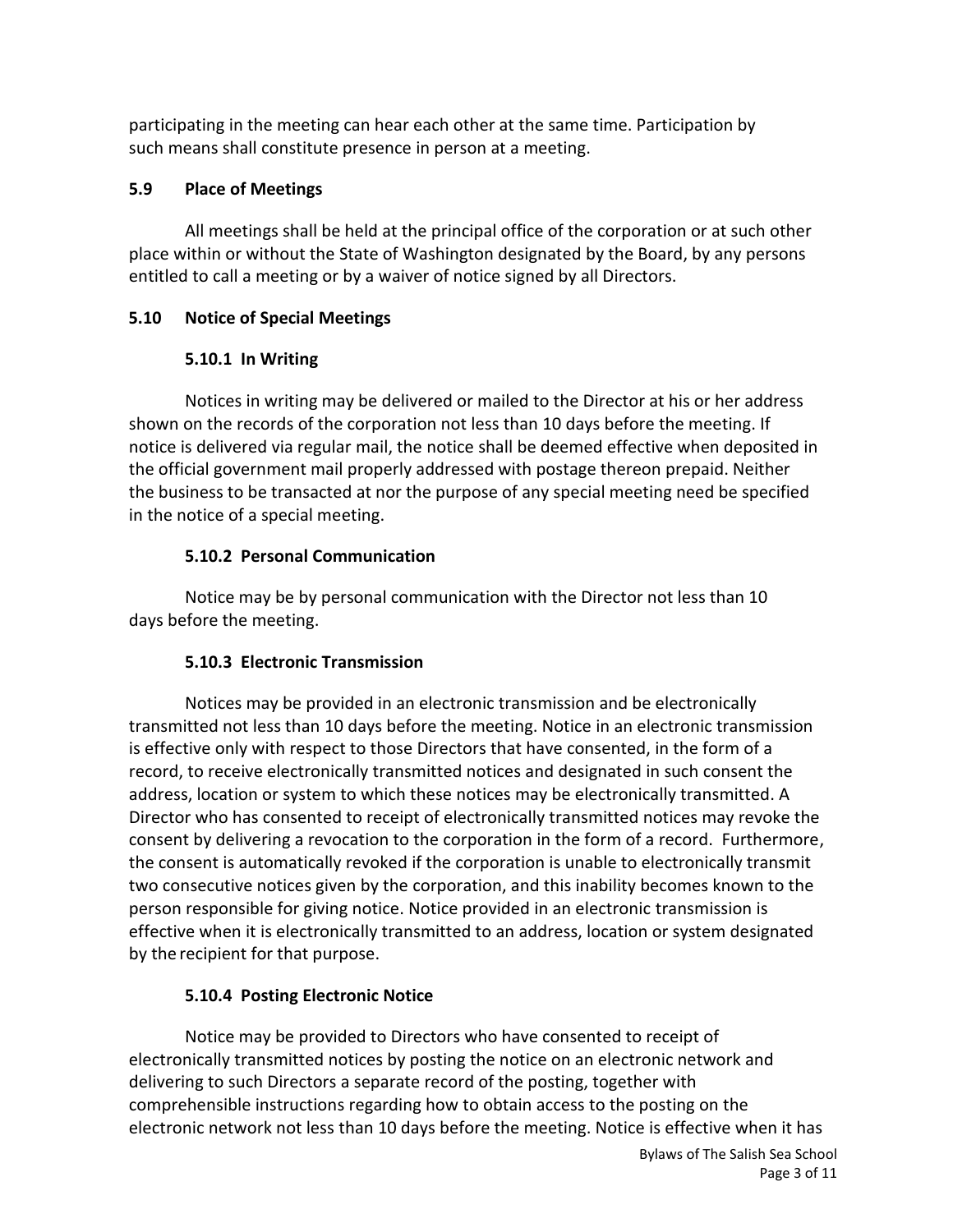been posted to an electronic network and a separate record of the posting has been delivered to the recipient as provided by this Section 3.11.4.

### **5.11 Waiver of Notice**

### **5.11.1 Record**

Whenever any notice is required to be given to any Director under the provisions of these Bylaws, the Articles of Incorporation or applicable Washington law, a waiver thereof in the form of a record, including, without limitation, an electronic transmission from the person or persons entitled to such notice, whether before or after the time stated therein, shall be deemed equivalent to the giving of such notice. Neither the business to be transacted at nor the purpose of any regular or special meeting of the Board need be specified in the waiver of notice of such meeting.

### **5.11.2 By Attendance**

The attendance of a Director at a meeting shall constitute a waiver of notice of such meeting, except where a Director attends a meeting for the express purpose of objecting to the transaction of any business because the meeting is not lawfully called or convened.

### **5.12 Quorum**

A majority of the number of Directors fixed by or in the manner provided by these Bylaws shall constitute a quorum for the transaction of business at any Board meeting. If a quorum is not present at a meeting, a majority of the Directors present may adjourn the meeting from time to time without further notice.

# **5.13 Manner of Acting**

The act of the majority of the Directors present at a meeting at which there is a quorum shall be the act of the Board, unless the vote of a greater number is required by these Bylaws, the Articles of Incorporation or applicable Washington law.

# **5.14 Presumption of Assent**

A Director of the corporation present at a Board meeting at which action on any corporate matter is taken shall be presumed to have assented to the action taken unless his or her dissent or abstention is entered in the minutes of the meeting, or unless such Director files a written dissent or abstention to such action with theperson acting as secretary of the meeting before the adjournment thereof, or forwards such dissent or abstention by registered mail to the Secretary of the corporation immediately after the adjournment of the meeting. Such right to dissent or abstain shall not apply to a Director who voted in favor of such action.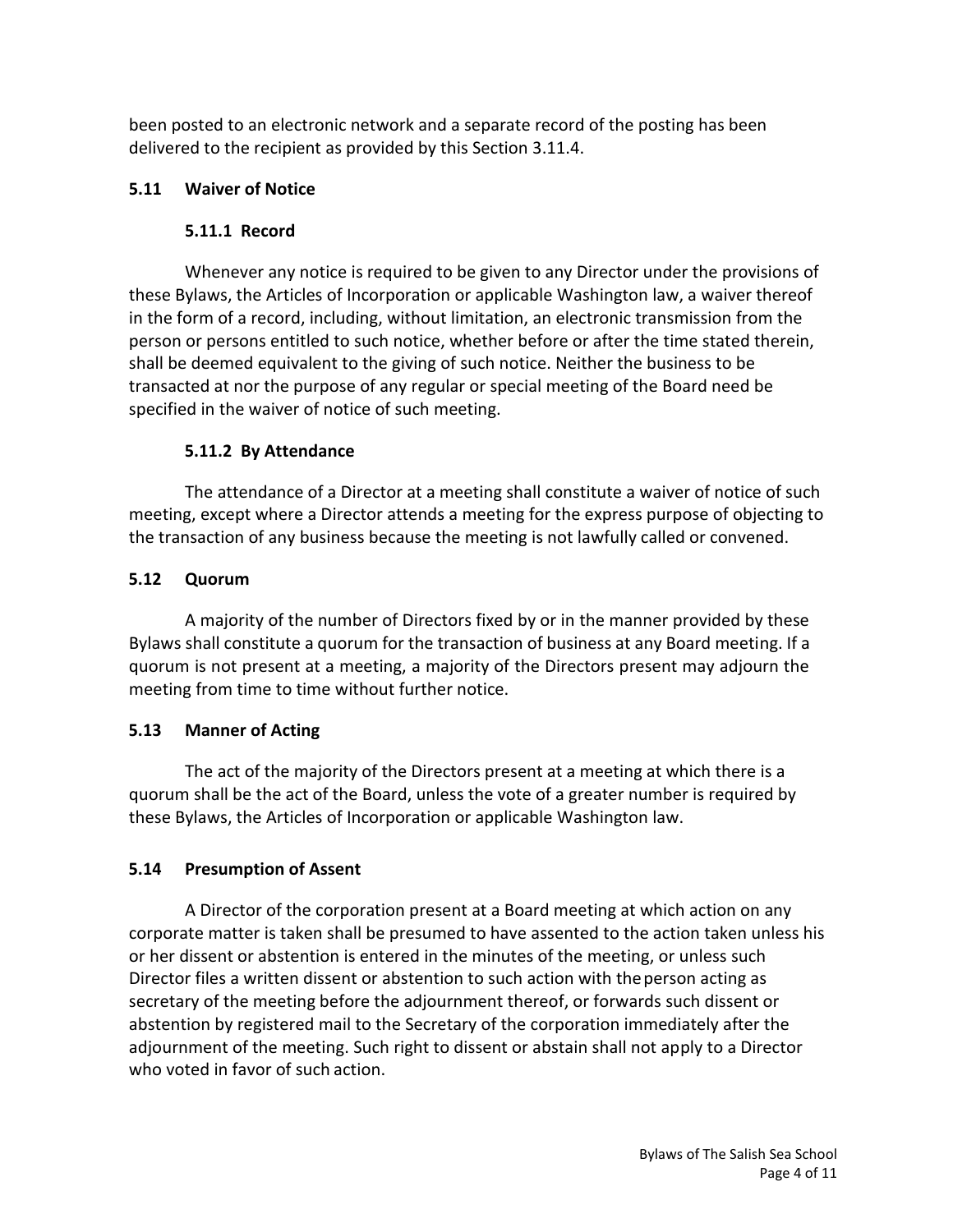# **5.15 Action by Board Without a Meeting**

Any action which could be taken at a meeting of the Board may be taken without a meeting if a consent in the form of a record, which consent clearly sets forth the action to be taken, is executed by all the Directors. Any such record shall be inserted in the minute book as if it were the minutes of a Board meeting. For purposes of this Section 3.16, record means information inscribed on a tangible medium or contained in an electronic transmission.

# **5.16 Resignation**

Any Director may resign at any time by delivering written notice to the President or the Secretary at the registered office of the corporation, or by giving oral or written notice at any meeting of the Directors. Any such resignation shall take effect at the time specified therein, or if the time is not specified, upon delivery thereof and, unless otherwise specified therein, the acceptance of such resignation shall not be necessary to make it effective.

### **5.17 Removal**

One or more Directors (including the entire Board) may be removed from office, with or without cause, by the affirmative vote of a majority of the Directors fixed by or in the manner provided by these Bylaws.

# **5.18 Vacancies**

A vacancy in the position of Director may be filled by the affirmative vote of a majority of the remaining Directors though less than a quorum of the Board. A Director who fills a vacancy shall serve for the unexpired term of his or her predecessor in office.

# **5.19 Board Committees**

# **5.19.1 Standing or Temporary Committees**

The Board, by resolution adopted by a majority of the Directors in office, may designate and appoint one or more standing or temporary committees, each of which shall consist of two or more Directors. Such committees shall have and exercise the authority of the Directors in the management of the corporation, subject to such limitations as may be prescribed by the Board and by applicable Washington law except that no committee shall have the authority to: (a) amend, alter or repeal these Bylaws; (b) elect, appoint or remove any member of any other committee or any Director or officer of the corporation; (c) amend the Articles of Incorporation; (d) adopt a plan of merger or consolidation with another corporation; (e) authorize the sale, lease, or exchange of all or substantially all of the property and assets of the corporation not in the ordinary course of business; (f) authorize the voluntary dissolution of the corporation or revoke proceedings therefor; (g) adopt a plan for the distribution of the assets of the corporation; or (h) amend, alter or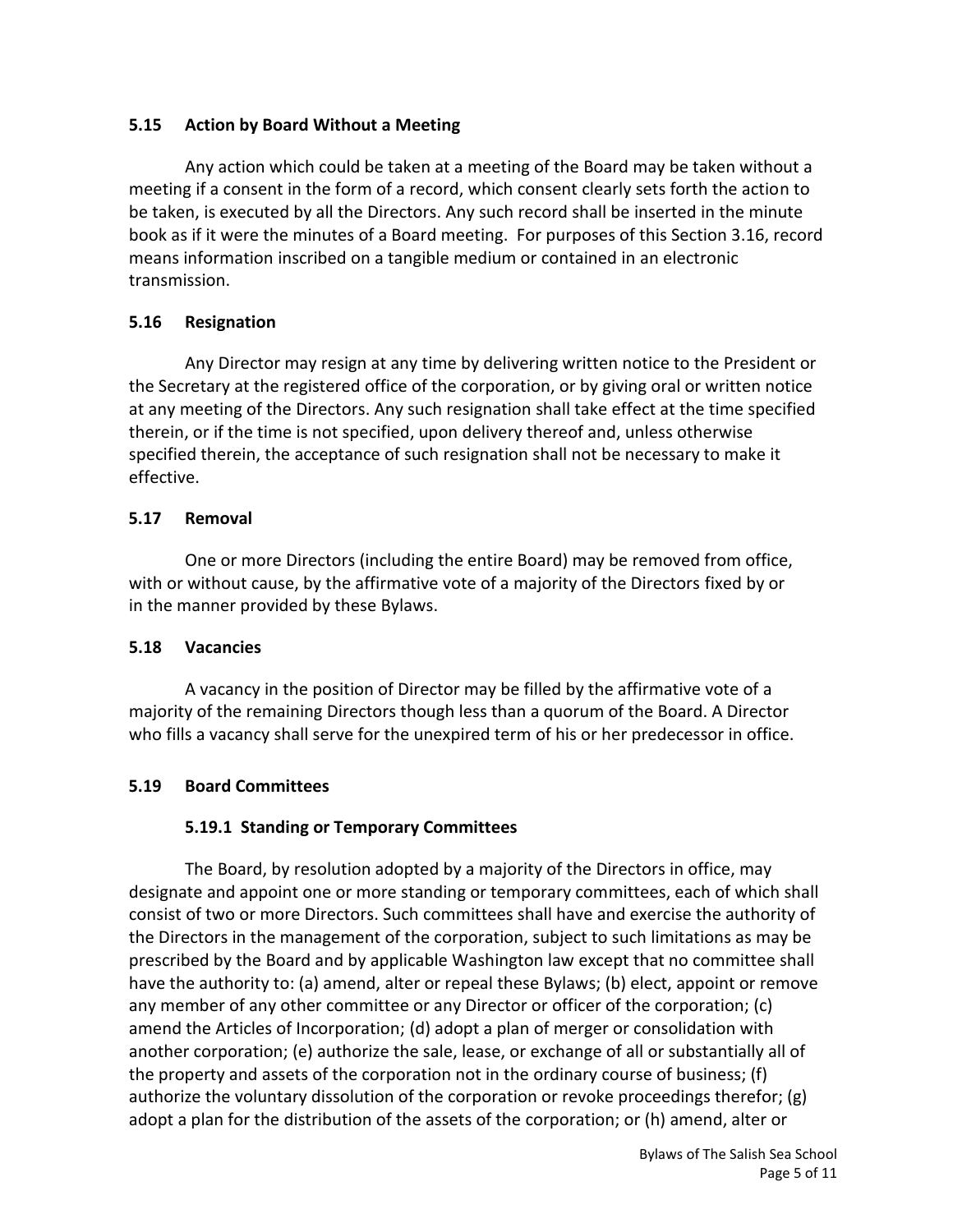repeal any resolution of the Board which by its terms provides that it shall not be amended, altered or repealed by a committee. The designation and appointment of any such committee and the delegation thereto of authority shall not operate to relieve the Board or any individual Director of any responsibility imposed upon it, him or her by law.

### **5.19.2 Quorum; Manner of Acting**

A majority of the number of Directors composing any committee shall constitute a quorum, and the act of a majority of the members of a committee present at a meeting at which a quorum is present shall be the act of the committee.

# **5.19.3 Resignation**

Any member of any committee may resign at any time by delivering written notice thereof to the President, the Secretary, or the chairman of such committee, or by giving oral or written notice at any meeting of such committee. Any such resignation shall take effect at the time specified therein or, if the time is not specified, upon delivery thereof and, unless otherwise specified therein, the acceptance of such resignation shall not be necessary to make it effective.

### **5.19.4 Removal of Committee Member**

The Board, by resolution adopted by a majority of the Directors in office, may remove from office any member of any committee elected or appointed by it.

### **5.20 Compensation**

The Directors shall receive no compensation for their service as Directors but may receive reimbursement for reasonable expenditures incurred on behalf of the corporation.

# **5.21 Compensation**

By Board resolution, Directors and committee members may be paid their expenses, if any, of attendance at each Board or committee meeting, or a fixed sum for attendance at each Board or committee meeting, or a stated salary as a Director or committee member, or a combination of the foregoing. No such payment shall preclude any Director or committee member from serving the corporation in any other capacity and receiving compensation therefor.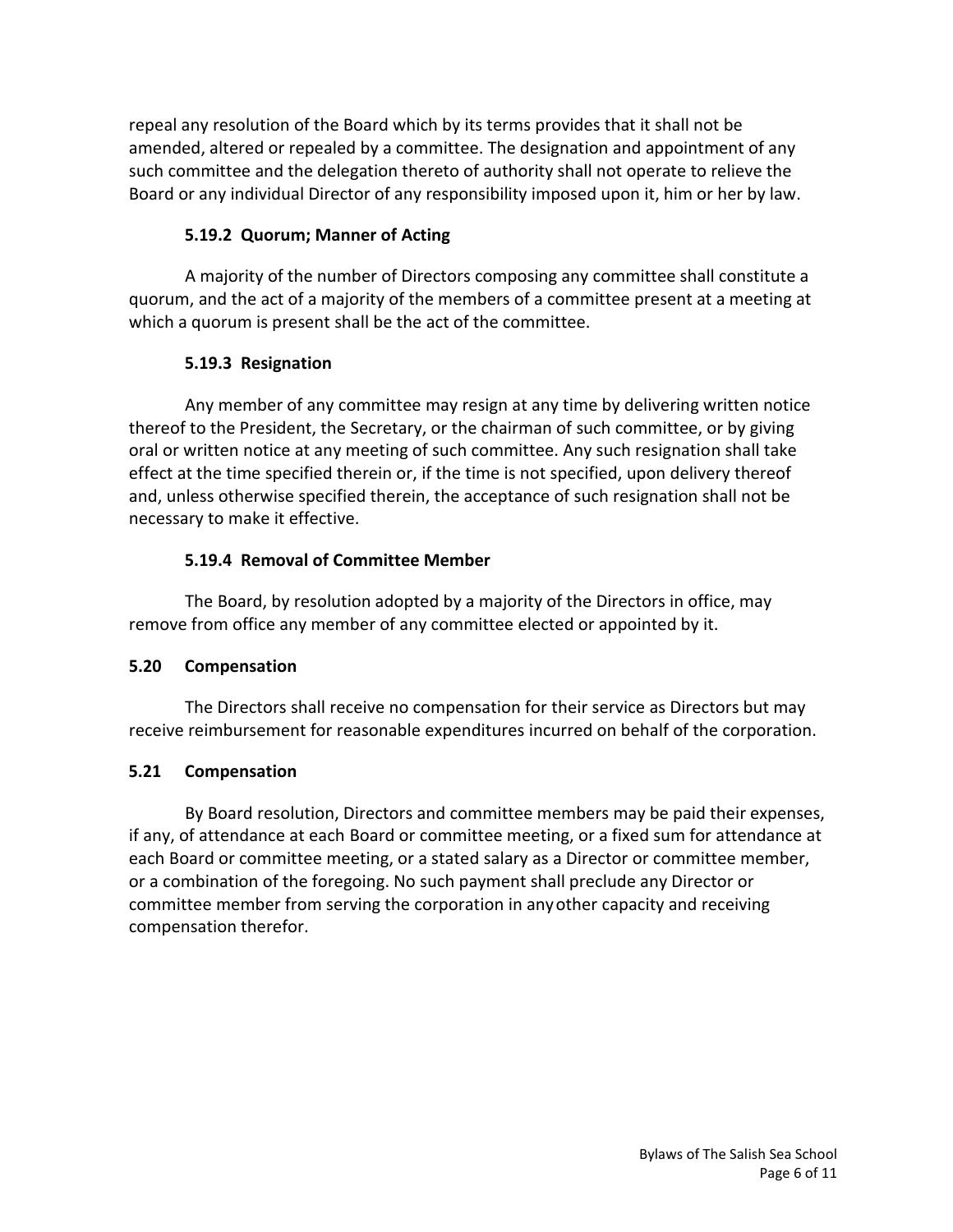### **ARTICLE 5. OFFICERS**

### **5.1 Number and Qualifications**

The elected Officers of the Corporation shall be a President of the Board, a President-Elect, a Secretary, and a Treasurer, who shall be Directors of the Corporation. Additionally, the Chief Executive Officer shall serve ex-officio (with vote) as the Chief Executive Officer of the Corporation.

# **5.2 Election and Term of Office**

The officers of the corporation shall be elected each year by the Board at the annual meeting of the Board. Unless an officer dies, resigns, or is removed from office, he or she shall hold office until the next annual meeting of the Board or until his or her successor is elected. The President shall serve a term of one year, from January 1 to December 31. The President-Elect shall serve a term of one year, from January 1 to December 31; the President-Elect shall succeed to the office of President after one year as President-Elect (or shall succeed to the office of President should the Presidency become vacant during an unfinished term.) The Secretary and Treasurer shall each serve a term of three years, from January 1 to December 31; neither shall not serve more than two consecutive three-year terms without at least a one-year break in service as Treasurer.

### **5.3 Resignation**

Any officer may resign at any time by delivering written notice to the President, the President-Elect, the Secretary, or the Board, or by giving oral or written notice at any meeting of the Board. Any such resignation shall take effect at the time specified therein or, if the time is not specified, upon delivery thereof and, unless otherwise specified therein, the acceptance of such resignation shall not be necessary to make it effective. An Officer who resigns his or her position as Officer shall remain a Director of the Corporation unless he or she also resigns from office as a Director in writing or is removed as a Director in accordance with these Bylaws.

### **5.4 Removal**

Any officer or agent elected or appointed by the Board may be removed by the affirmative vote of at least a majority of the Board whenever in its judgment the best interests of the corporation would be served thereby, but such removal shall be without prejudice to the contract rights, if any, of the person so removed.

### **5.5 Vacancies**

If the office of President of the Board, Secretary, or Treasurer becomes vacant for any reason, the successor shall be chosen from the Directors by a majority vote of the voting members of the Board of Directors and such successor shall hold office for the unexpired term.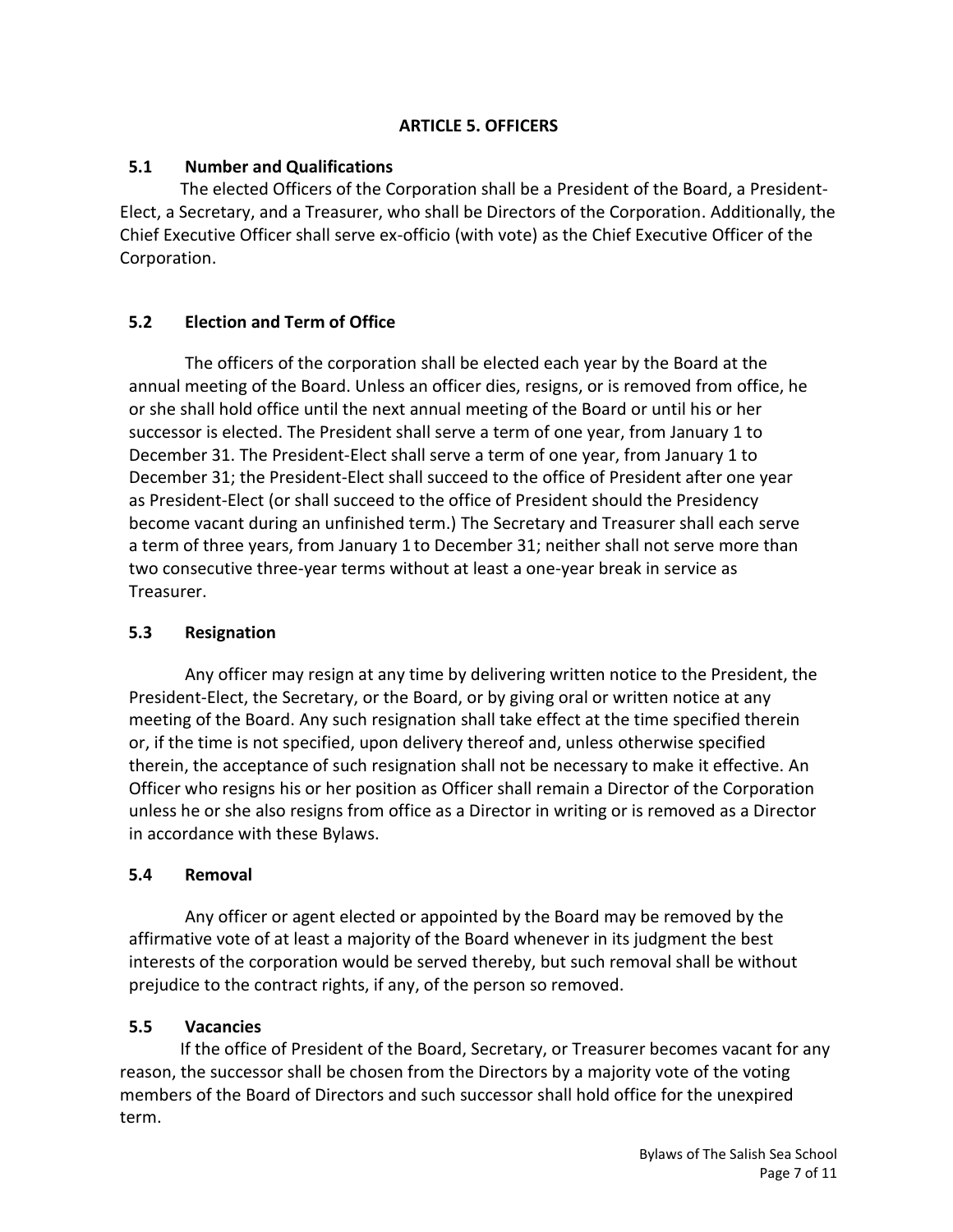### **5.6 President**

The President serves as the chief elected volunteer officer and leads Board of Directors in governing the organization. The President shall preside over meetings of the Board. The President may sign deeds, mortgages, bonds, contracts, or other instruments, except when the signing and execution thereof have been expressly delegated by the Board or by these Bylaws to some other officer or agent of the corporation or are required by law to be otherwise signed or executed by some other officer or in some other manner. In general, the President shall perform all duties incident to the office of President and such other duties as are assigned to him or her by the Board from time to time.

# **5.7 President-Elect**

In the event of the death of the President or his or her inability to act, the President-Elect shall perform the duties of the President, except as may be limited by resolution of the Board, with all the powers of and subject to all the restrictions upon the President. The President-Elect shall have, to the extent authorized by the President or the Board, the same powers as the President to sign deeds, mortgages, bonds, contracts, or other instruments. The President-Elect shall perform such other duties as from time to time may be assigned to him or her by the President or by the Board.

### **5.8 Secretary**

The Secretary shall: (a) keep the minutes of meetings of the Board and any minutes which may be maintained by committees of the Board; (b) see that all notices are duly given in accordance with the provisions of these Bylaws or as required by law; (c) be custodian of the corporate records of the corporation; (d) keep records of the post office address of each Director and officer; and (e) in general perform all duties incident to the office of Secretary and such other duties as from time to time may be assigned to him or her by the President or the Board.

# **5.9 Treasurer**

If requested by the Board, the Treasurer shall give a bond for the faithful discharge of his or her duties in an amount and with such surety or sureties as the Board may determine. The Treasurer shall have charge and custody of and be responsible for all funds and securities of the corporation; receive and give receipts for moneys due and payable to the corporation from any source whatsoever, and deposit all such moneys in the name of the corporation in banks, trust companies or other depositories selected in accordance with the provisions of these Bylaws; and in general perform all of the duties incident to the office of Treasurer and such other duties as from time to time may be assigned to him or her by the President or the Board.

# **5.10 Salaries**

The salaries of the officers and agents shall be as fixed from time to time by the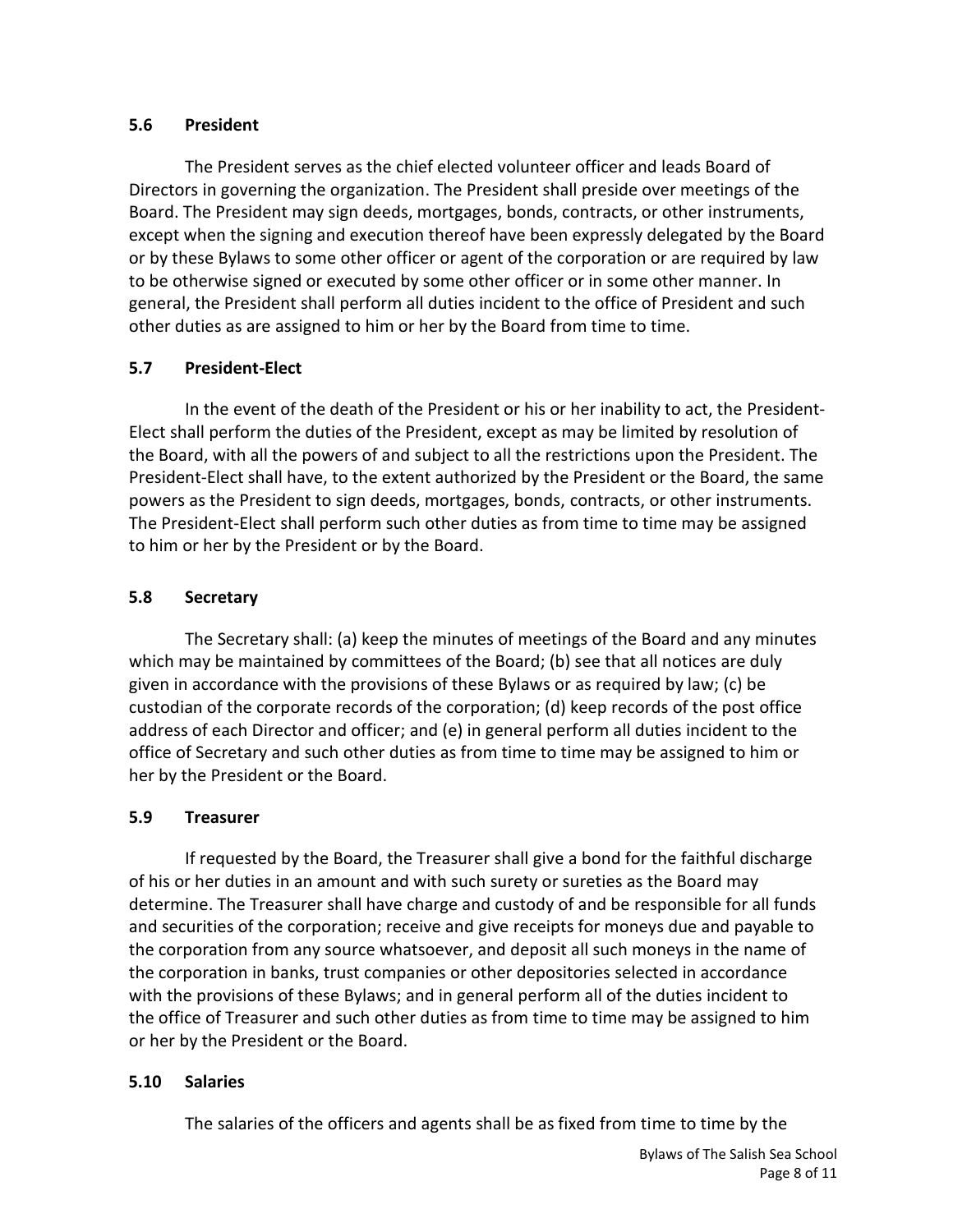Board or by any person or persons to whom the Board has delegated such authority. No officer shall be prevented from receiving a salary by reason of the fact that he or she is also a Director of the corporation.

### **5.11 Compensation**

The officers shall receive no compensation for their service as officers but may receive reimbursement for reasonable expenditures incurred on behalf of the corporation.

### **ARTICLE 6. CHIEF EXECUTIVE OFFICER**

The corporation may employ a Chief Executive Officer/Executive Director who shall be appointed, employed, and discharged by the Board. If employed, the Chief Executive Officer shall manage the affairs of the corporation according to the policies, principles, practices, and budget authorized by the Board, and shall be responsible for management of personnel, finances and programs. If employed, the Chief Executive Officer shall be responsible for staff management including hiring, training, disciplinary action, and discharge. If employed, the Chief Executive Officer will be removed from discussions involving the budget and compensation, but have a vote and remain a part of the board for other business.

### **ARTICLE 7. ADVISORY BOARD**

The Board of Directors may appoint an Advisory Board of two or more persons to provide advice and assistance to the Board. Members of the Advisory Board may be invited to meetings of the Board but shall not be entitled to vote or exercise other powers of a director of the corporation; provided, however, to the extent permitted by law, members of the Advisory Board shall be entitled to the same limitations on liability and rights to indemnification as directors of the corporation. The Board of Directors may determine by separate resolution the operational rules which shall govern the Advisory Board. Advisory Board members may be removed at any time, with or without cause, by the Board.

### **ARTICLE 8. INTERESTS OF DIRECTORS AND OFFICERS**

#### **8.1 Compensation**

Directors who receive any compensation for services in any capacity, directly or indirectly, from the corporation may not vote on matters pertaining to that Director's compensation.

### **8.2 Conflict of Interest**

Directors and officers shall disclose to the Board any financial interest which the Director or officer directly or indirectly has in any person or entity which is a party to a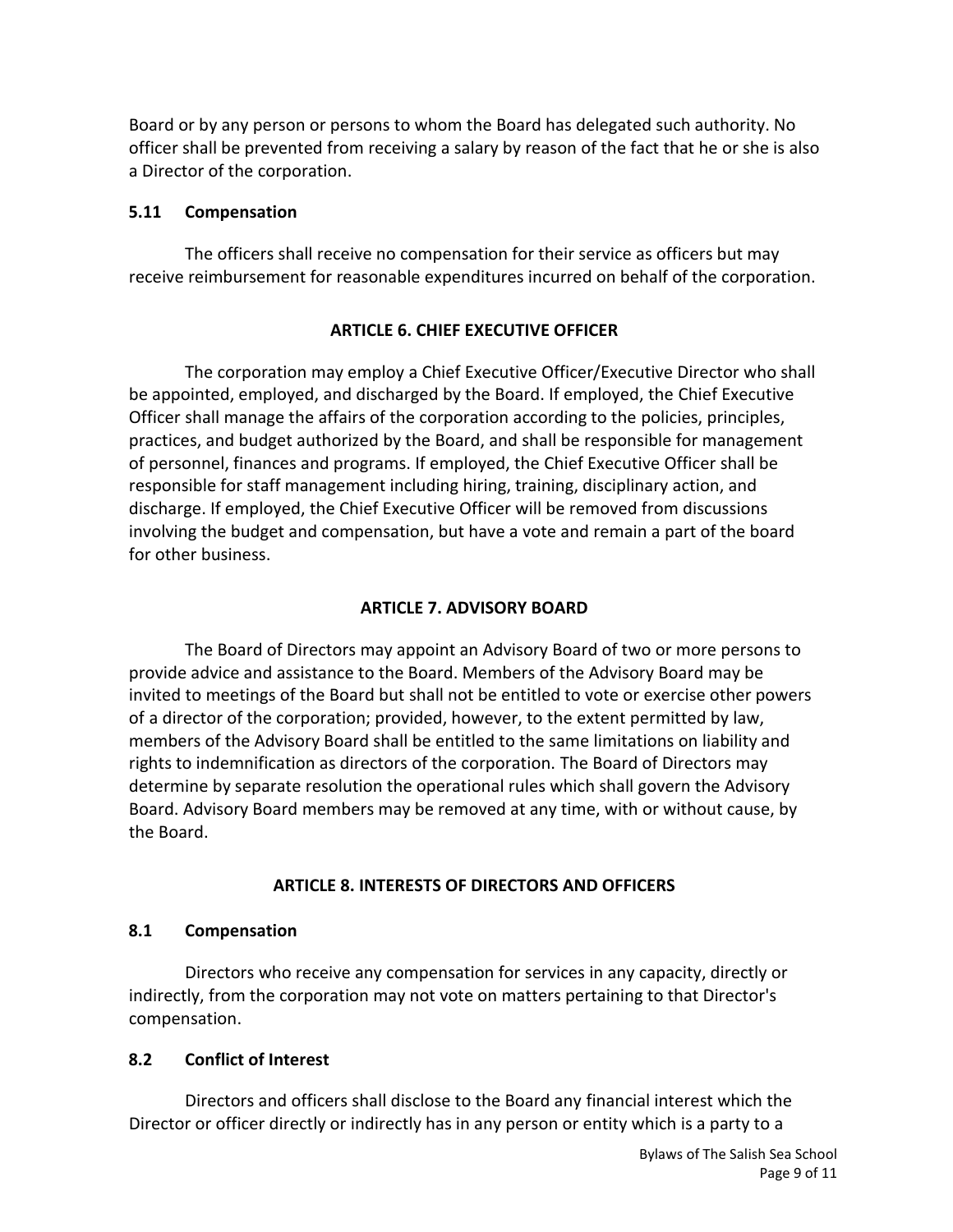transaction under consideration by the Board. The interested Director or officer shall abstain from voting on the transaction.

### **8.3 Review of Certain Transactions**

Prior to entering into any compensation agreement, contract for goods or services, or any other transaction with any person who is in a position to exercise influence over the affairs of the corporation, the Board shall establish that the proposed transaction is reasonable when compared with a similarly situated organization for functionally comparable positions, goods or services rendered.

# **ARTICLE 9. ADMINISTRATIVE AND FINANCIAL PROVISIONS**

### **9.1 Loans**

No loans shall be contracted on behalf of the corporation and no evidence of indebtedness shall be issued in its name unless authorized by a resolution of the Board. Such authority may be general or confined to specific instances.

# **9.2 Loans or Extensions of Credit to Officers and Directors**

No loans shall be made, and no credit shall be extended by the corporation to its officers or Directors.

# **9.3 Checks, Drafts, Etc.**

All checks, drafts or other orders for the payment of money, notes or other evidence of indebtedness issued in the name of the corporation shall be signed by such officer or officers, or agent or agents, of the corporation and in such manner as is from time to time determined by resolution of the Board.

# **9.4 Deposits**

All funds of the corporation not otherwise employed shall be deposited from time to time to the credit of the corporation in such banks, trust companies or other depositories as the Board may select.

# **9.5 Books and Records**

The corporation shall keep at its principal or registered office copies of its current Articles of Incorporation and Bylaws; correct and adequate records of accounts and finances, minutes of the proceedings of its Boards and any minutes which may be maintained by committees of the Board; records of the names and post office addresses of its officers and Directors, and such other records as may be necessary or advisable.

# **9.6 Corporate Seal**